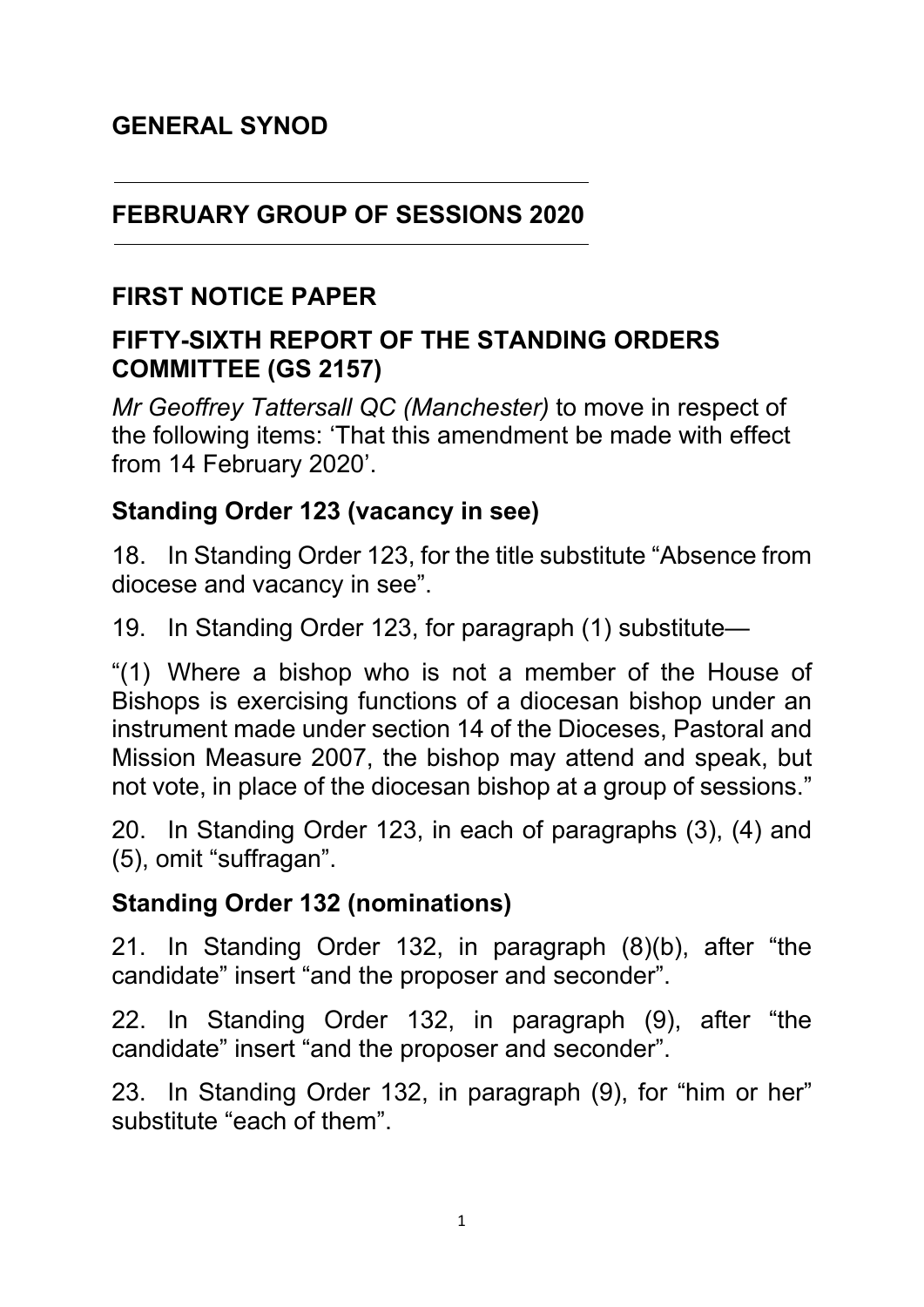## **Standing Order 135 (appeals)**

24. For Standing Order 135 substitute—

## **"ELECTION APPEALS**

## **135.** *Appeals relating to eligibility to vote*

 (1) An appeal may be made against the failure to circulate an invitation to nominate under SO 132(1) or a voting paper under SO 133(1) to a person entitled to vote in a relevant election on the grounds that the person is entitled to vote in the election and should, accordingly, be given an invitation to nominate or voting paper.

 (2) An appeal may be made against the circulation of an invitation to nominate under SO 132(1) or a voting paper under SO 133(1) on the grounds that the person to whom it was circulated is not entitled to vote in the relevant election and should not, accordingly, have been given an invitation to nominate or voting paper.

 (3) An appeal under paragraph (1) may be brought by the person to whom an invitation to nominate or voting paper was not circulated.

 (4) An appeal under paragraph (2) may be brought by a person who is entitled to vote in the election.

# **135A.** *Appeals relating to nominations*

(1) An appeal may be made against a ruling by the Clerk under SO 132(8) that a nomination is not valid on the grounds that the nomination is valid and that the person should, accordingly, be included as a candidate for the relevant election.

 (2) An appeal may be made against a ruling by the Clerk under SO 132(8) that a nomination is valid on the grounds that the nomination is not valid and that the person should, accordingly, not be included as a candidate for the relevant election.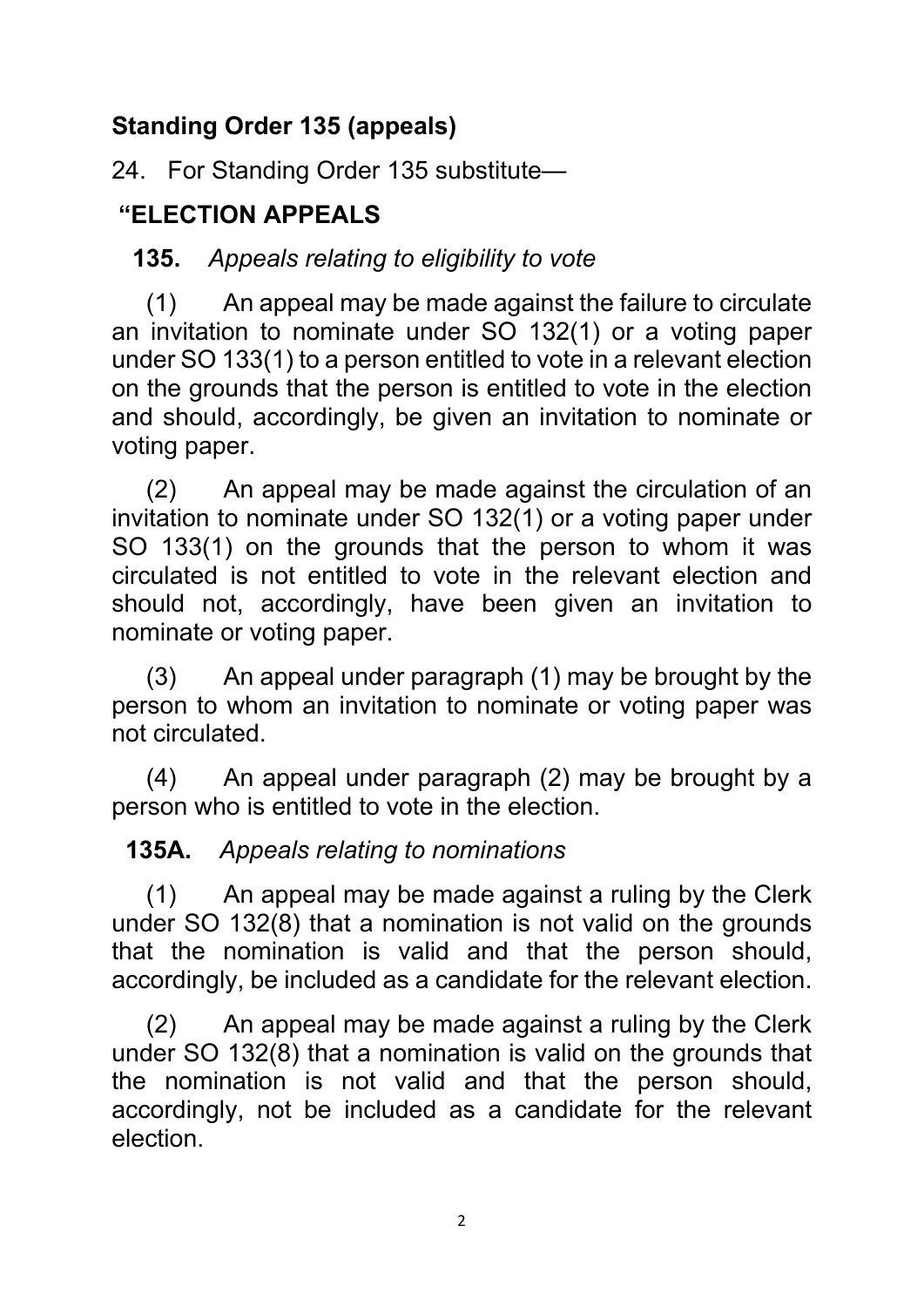(3) An appeal under paragraph (1) or (2) may be brought only by an elector in the election.

# **135B.** *Appeals against election result*

 (1) An appeal may be made against the result of a relevant election on the grounds that a person whose election is the subject of the appeal—

- (a) was not duly elected,
- (b) was not qualified to be a candidate at the time of the election, or
- (c) before the election, misrepresented a material fact in connection with the election.

 (2) An appeal may be made against the result of a relevant election on the grounds that—

- (a) a person who was entitled to vote was not allowed to vote, or
- (b) a person who was not entitled to vote was allowed to vote.

 (3) An appeal against the result of a relevant election may be made on the grounds that the conduct of the election was such as to affect the outcome of the election.

 (4) An appeal against the result of a relevant election may be made on the grounds that a vote which was allowed should have been disallowed, or that a vote which was disallowed should have allowed, but only if the allowance or disallowance of the vote would or might be material to the outcome of the election.

 (5) An appeal may not be brought under paragraph (1)(b) if—

> (a) the grounds of the appeal are to the effect that the nomination of the person whose election is the subject of the appeal was not valid, and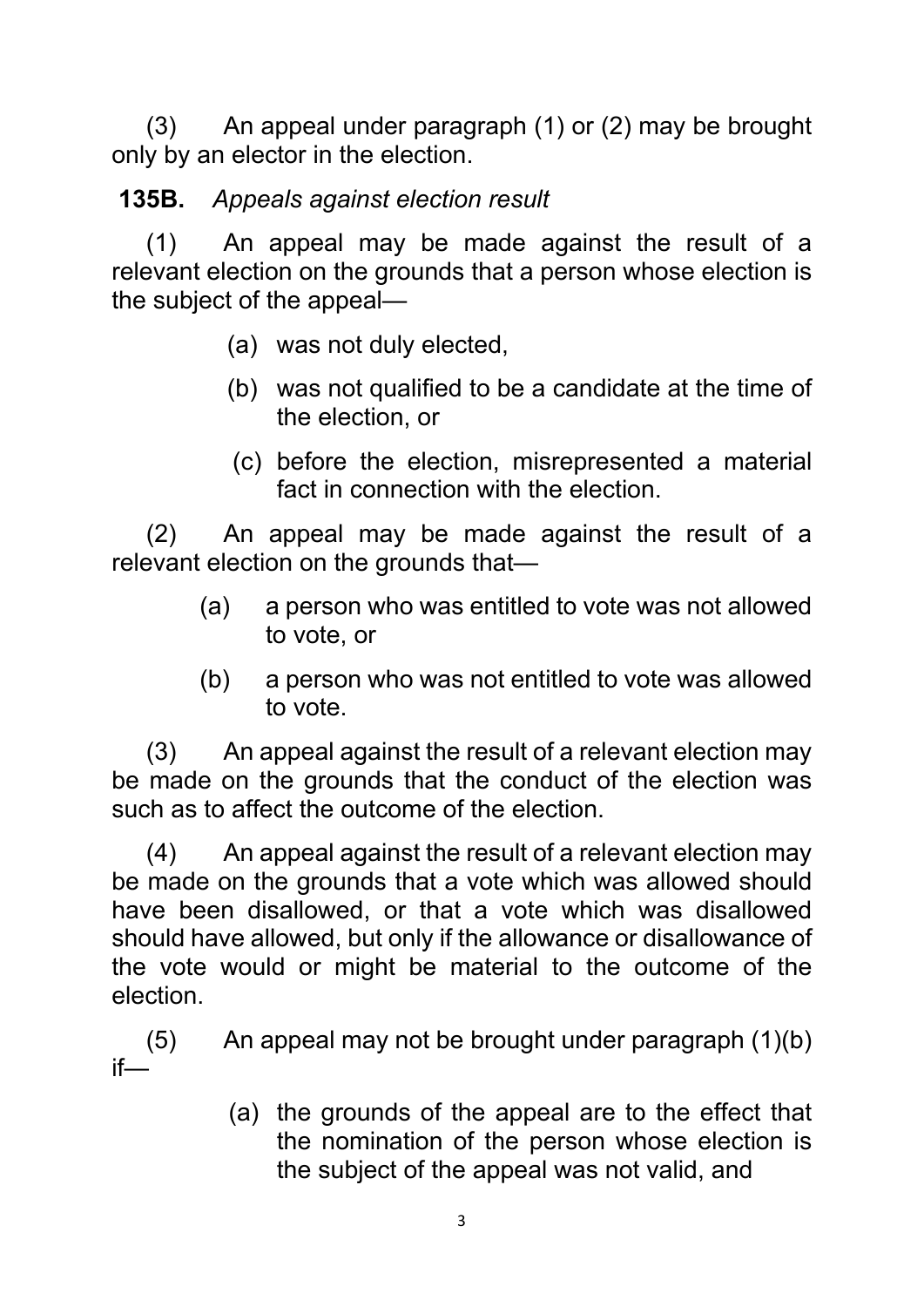(b) an appeal on grounds to that effect was brought under SO 135A(2) before the election.

 (6) An appeal may not be brought under paragraph (2) if an appeal on grounds to the effect provided for under that paragraph was brought under SO 135(1) or (2).

 (7) An appeal under this Standing Order may be brought by a candidate or elector in the election.

 (8) On an appeal under this Standing Order, a person who was declared elected but whose election is or may be affected by the appeal is to be regarded for all purposes as elected pending the determination of the appeal.

#### **135C.** *Appeal procedures*

 (1) Each of the following appeals (referred to in these Standing Orders as a "summary election appeal") is to be dealt with in accordance with SOs 135D to 135F—

- (a) an appeal under SO 135(1) or (2) (eligibility to vote);
- (b) an appeal under SO 135A(1) or (2) (validity of nomination);
- (c) an appeal under SO 135B(1)(a) or (b) (whether person duly elected or qualified to be candidate);
- (d) an appeal under SO 135B(2) (entitlement to vote);
- (e) an appeal under SO 135B(4) (allowance or disallowance of vote).

 (2) Each of the following appeals (referred to in these Standing Orders as a "full election appeal") is to be dealt with in accordance with SOs 135G to 135M—

> (a) an appeal under  $SO$  135B(1)(c) (misrepresentation of material fact);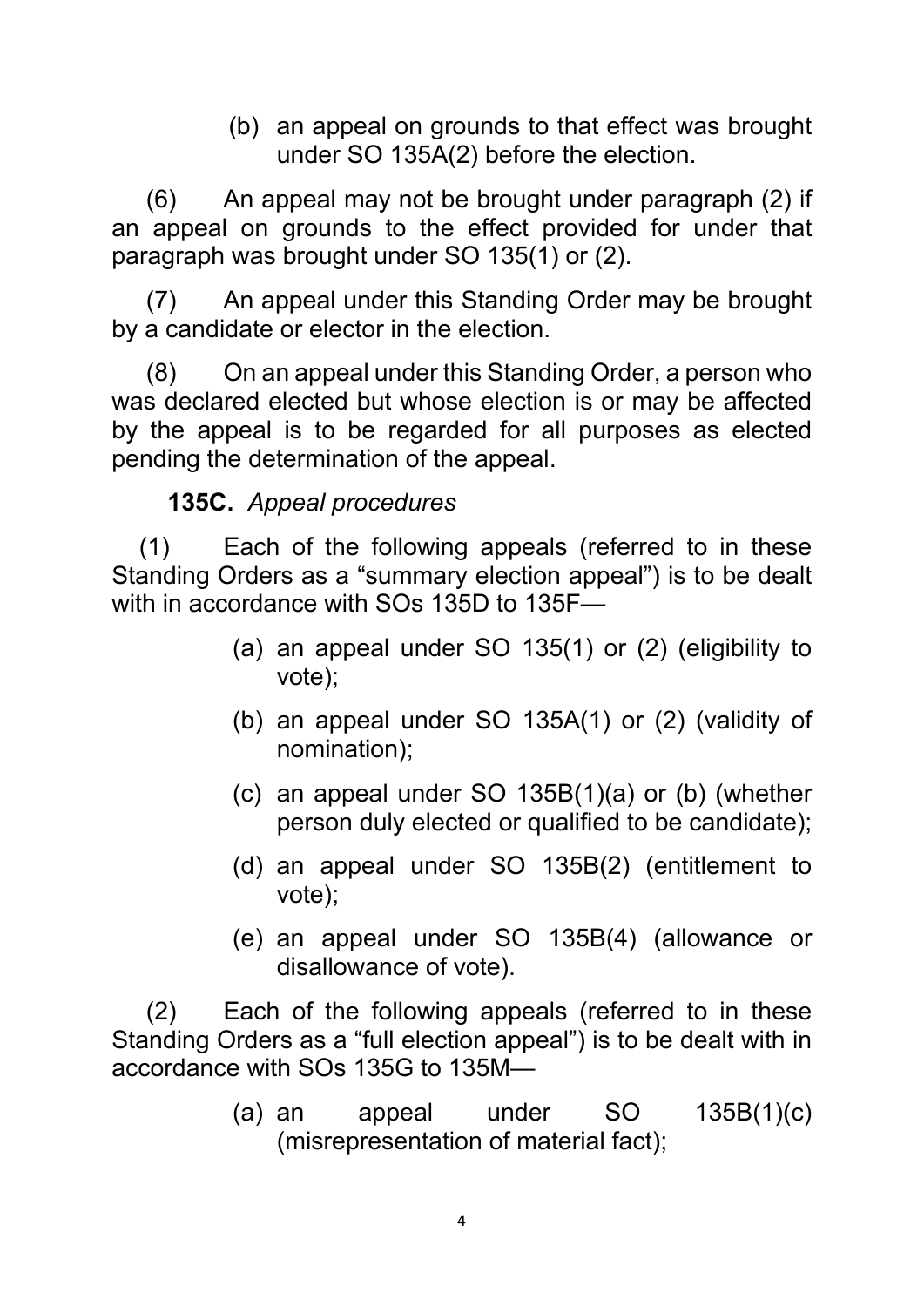(b) an appeal under SO 135B(3) (conduct of election).

#### **135D.** *Summary election appeal: notice*

- (1) Notice of a summary election appeal—
	- (a) must be in writing,
	- (b) must give brief particulars of the grounds of appeal, and
	- (c) may be accompanied by written submissions.

 (2) Notice of a summary election appeal must be given to the Clerk.

 (3) Notice of an appeal under SO 135(1) or (2) (appeal relating to eligibility to vote) must, if possible, be given before the end of the period for voting appointed under SO 133(2).

 (4) If it is not possible to give notice of an appeal under SO 135(1) or (2) before the end of the period for voting appointed under SO 133(2), it must be given no later than two days after the day on which the result of the election is declared.

 (5) Notice of an appeal under SO 135A(1) (appeal against ruling that nomination not valid) must be given no later than two days after the day on which the person to whom the nomination relates and the proposer and seconder are notified of the Clerk's ruling.

 (6) Notice of an appeal under SO 135A(2) (appeal against ruling that nomination valid) by an elector must be given no later than two days after the day on which the elector receives an invitation to vote in the election.

 (7) Notice of an appeal under SO 135B(1)(a) or (b) (appeal relating to whether person duly elected or qualified to be candidate) must be given no later than two days after the day on which the result of the election is declared.

5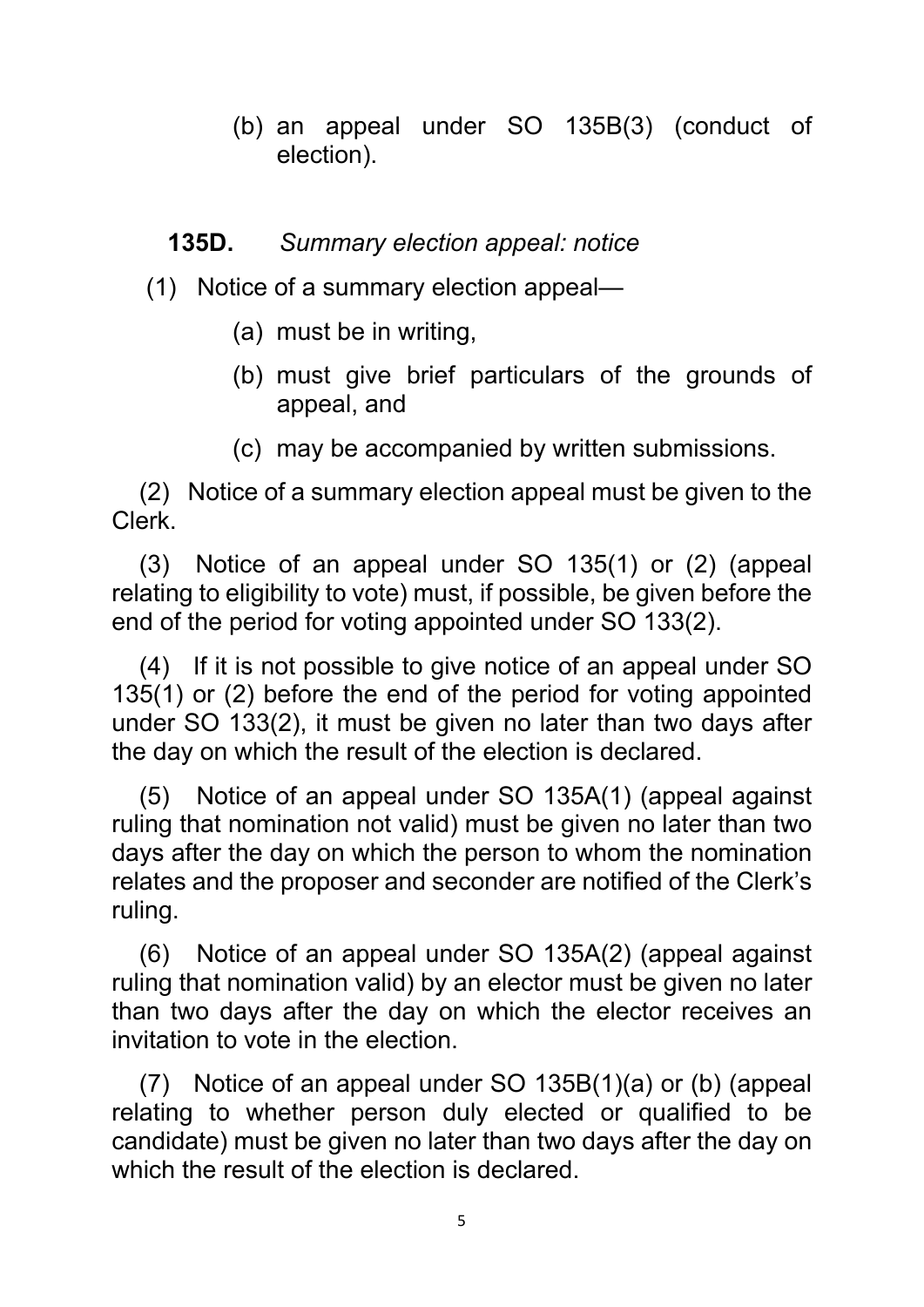(8) Notice of an appeal under SO 135B(2) (appeal relating to entitlement to vote) must be given no later than two days after the day on which the result of the election is declared.

 (9) Notice of an appeal under SO 135B(4) (appeal against allowance or disallowance of vote) must be given no later than two days after the day on which the vote in question was allowed or disallowed.

## **135E.** *Summary election appeal: referral to relevant judge*

(1) The Clerk, having received notice of a summary election appeal, must without delay (and in any event within 48 hours of receiving it unless in the meantime written notice is given to withdraw the appeal)—

- (a) give a written notification to each candidate in the election, and
- (b) refer the notice to the relevant judge.
- (2) The "relevant judge" is—
	- (a) the Dean of the Arches and Auditor, or
	- (b) if the Dean of the Arches and Auditor declines or is unable to act as such, the Vicar-General of the Province of Canterbury or the Vicar-General of the Province of York, or
	- (c) if each of them declines or is unable to act as such, the chancellor of such diocese as the Dean of the Arches and Auditor nominates.

### **135F.** *Summary election appeal: determination*

(1) The relevant judge (referred to in this Standing Order as "the judge"), having had a notice of appeal referred under SO 135E, must decide whether the grounds of the appeal are established to the judge's satisfaction.

 (2) The judge, in deciding the matter at issue, may consider only—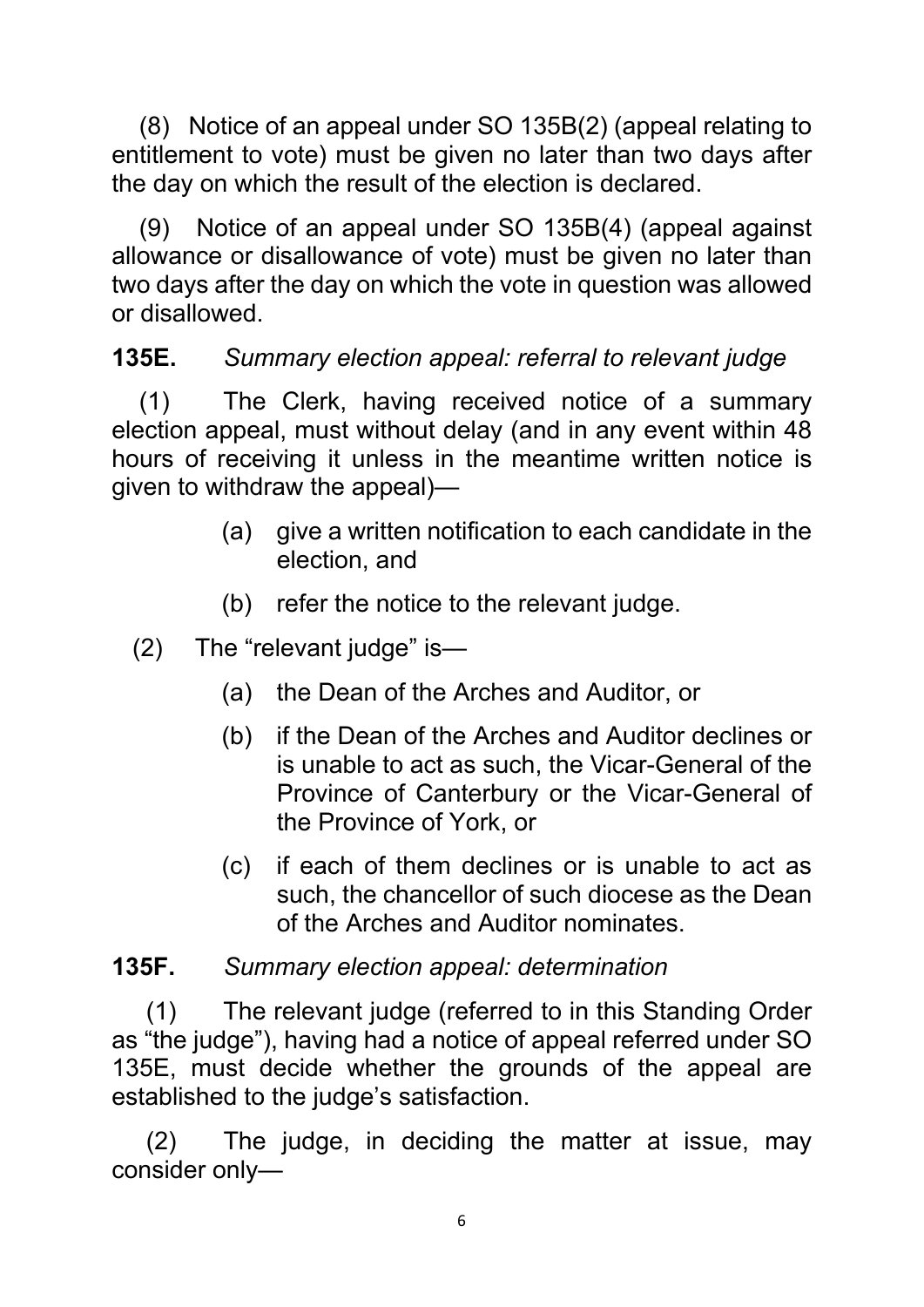- (a) the notice of appeal and any accompanying written submissions, and
- (b) if, before the end of the period referred to in paragraph (3), the Clerk provides the judge with a written explanation of the reasons for making a decision to which the appeal relates, that written explanation.

 (3) A decision under this Standing Order must be made within seven days of the referral of the notice of appeal.

 (4) Where the judge decides on an appeal under SO 135(1) that a person is entitled to vote, or decides on an appeal under SO 135(2) that a person is not entitled to vote, the judge must give whatever directions the judge thinks necessary.

 (5) Where the judge decides on an appeal under SO 135A(1) that a nomination is valid, or decides on an appeal under SO 135A(2) that a nomination is not valid, the judge must—

- (a) give directions for the appointment of a new period under SO 133(2), and
- (b) give whatever further directions the judge thinks necessary.

 $(6)$  Where, on an appeal under SO 135B $(1)(a)$  or  $(b)$ ,  $(2)$ or (3), the judge decides that the election as a whole is void, the judge must—

- (a) direct that a fresh election is to be held, and
- (b) give whatever further directions the judge thinks necessary.

 $(7)$  Where, on an appeal under SO 135B $(1)(a)$  or  $(b)$ ,  $(2)$ or (3), the judge allows the appeal but does not decide that the election as a whole is void, the judge must give whatever directions the judge thinks necessary.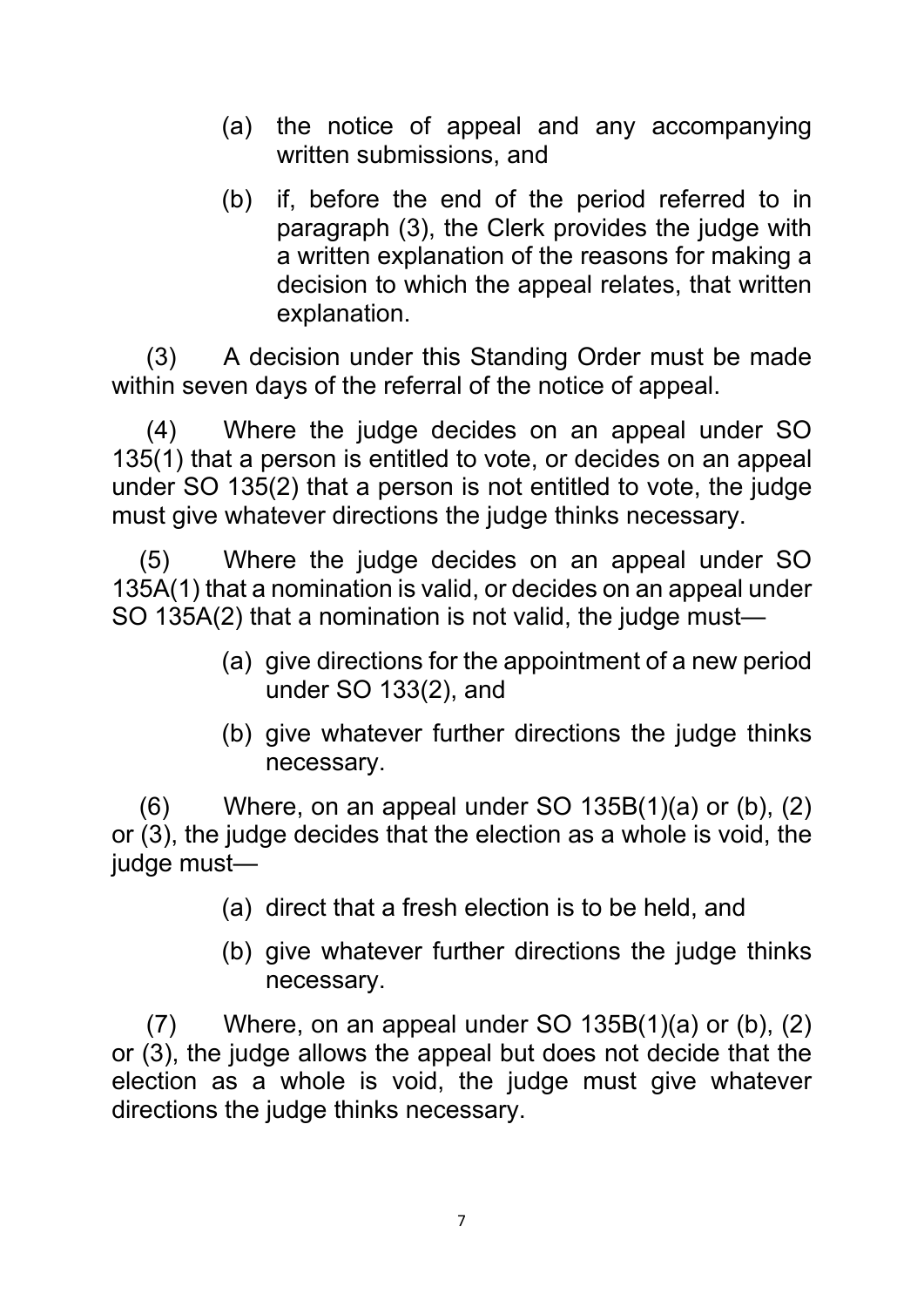(8) The judge on a summary election appeal must otherwise decide one of the following—

- (a) that the matter at issue amounts to a minor infringement which did not affect the outcome of the election and the appeal should accordingly be dismissed;
- (b) that the matter at issue amounts to a procedural irregularity in the conduct of the election but the appeal should nonetheless in all the circumstances be dismissed;
- (c) that the appeal is wholly without merit and should accordingly be dismissed.

 (9) The judge's decision on a summary appeal is final as to the matters at issue.

 (10) Where the judge directs under paragraph (6)(a) that a fresh election is to be held, the date on which the direction is given is the date on which a casual vacancy occurs for the purposes of these Standing Orders.

 (11) The judge must notify the parties to the appeal of the decision on the appeal and must give reasons for the decision.

 (12) The judge's decision and the reasons for the decision must be published on the Synod website at the same time as the parties are notified of the decision.

**135G.** *Full election appeal: notice*

- (1) Notice of a full election appeal—
	- (a) must be in writing,
	- (b) must give brief particulars of the grounds of appeal, and
	- (c) may be accompanied by written submissions.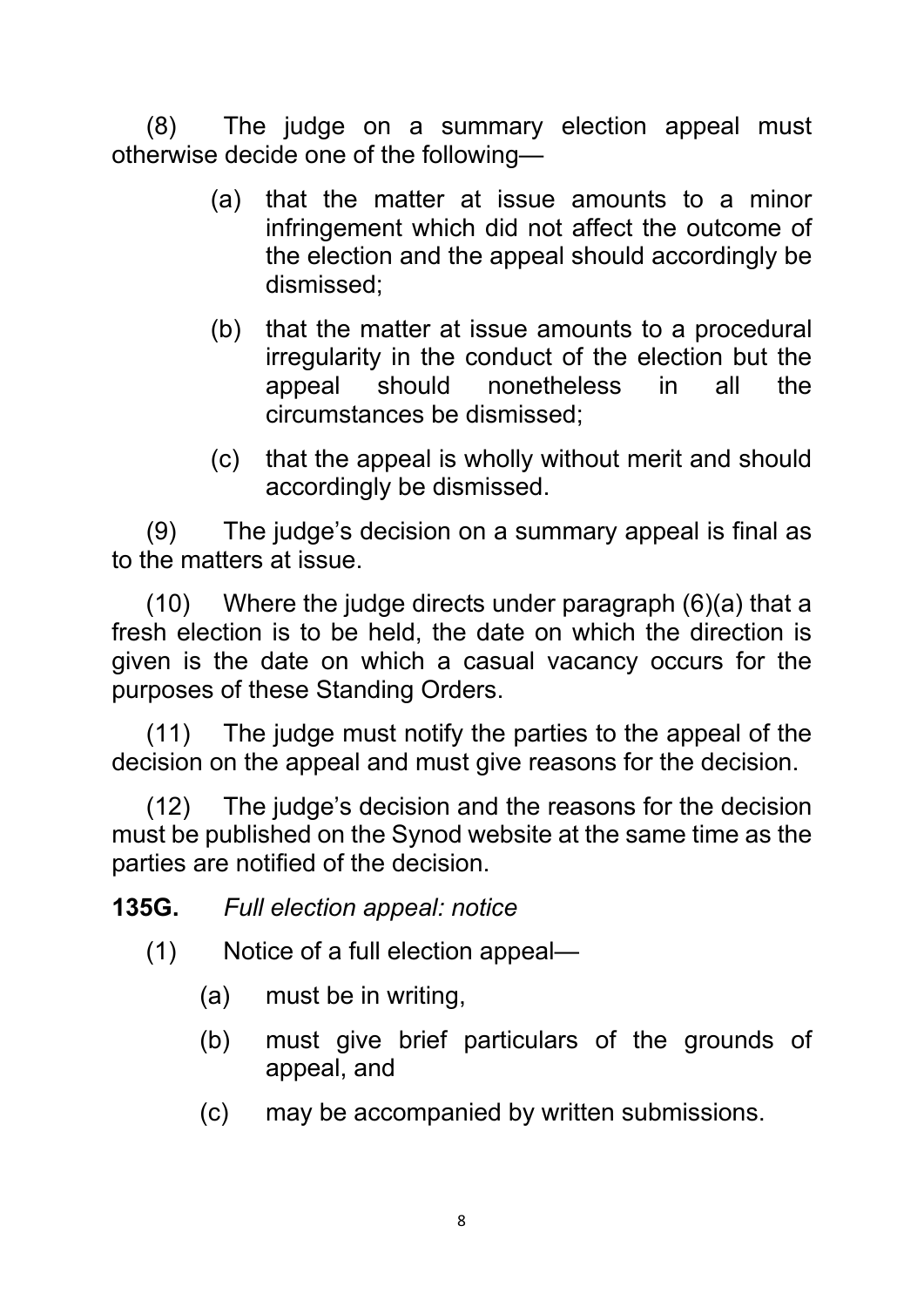(2) Notice of a full election appeal must be given to the Clerk no later than 14 days after the day on which result of the election is declared.

 **135H.** *Full election appeal: referral to relevant office holders* 

(1) The Clerk, having received notice of a full election appeal, must without delay (and in any event within 48 hours of receiving it unless in the meantime written notice is given to withdraw the appeal)—

- (a) give a written notification to each candidate in the election, and
- (b) refer the notice to the relevant office holders.

 (2) If a purported notice of a full election appeal is given out of time, the Clerk must without delay (and in any event within 48 hours of receiving it unless in the meantime written notice is given to withdraw the appeal)—

- (a) give a written notification to each candidate in the election, and
- (b) refer the notice to the relevant office holders.
- (3) The "relevant office holders" are—
	- (a) in a case involving an election by the House of Bishops, the Chair and Vice-Chair of that House;
	- (b) in a case involving an election by the House of Clergy, the Prolocutors of the Convocations;
	- (c) in a case involving an election by the House of Laity, the Chair and Vice-Chair of that House;
	- (d) in any other case, the Chair of the House of Bishops, the Prolocutor of the Convocation who is for the time being the Chairman of the House of Clergy under the Standing Orders of that House, and the Chair of the House of Laity.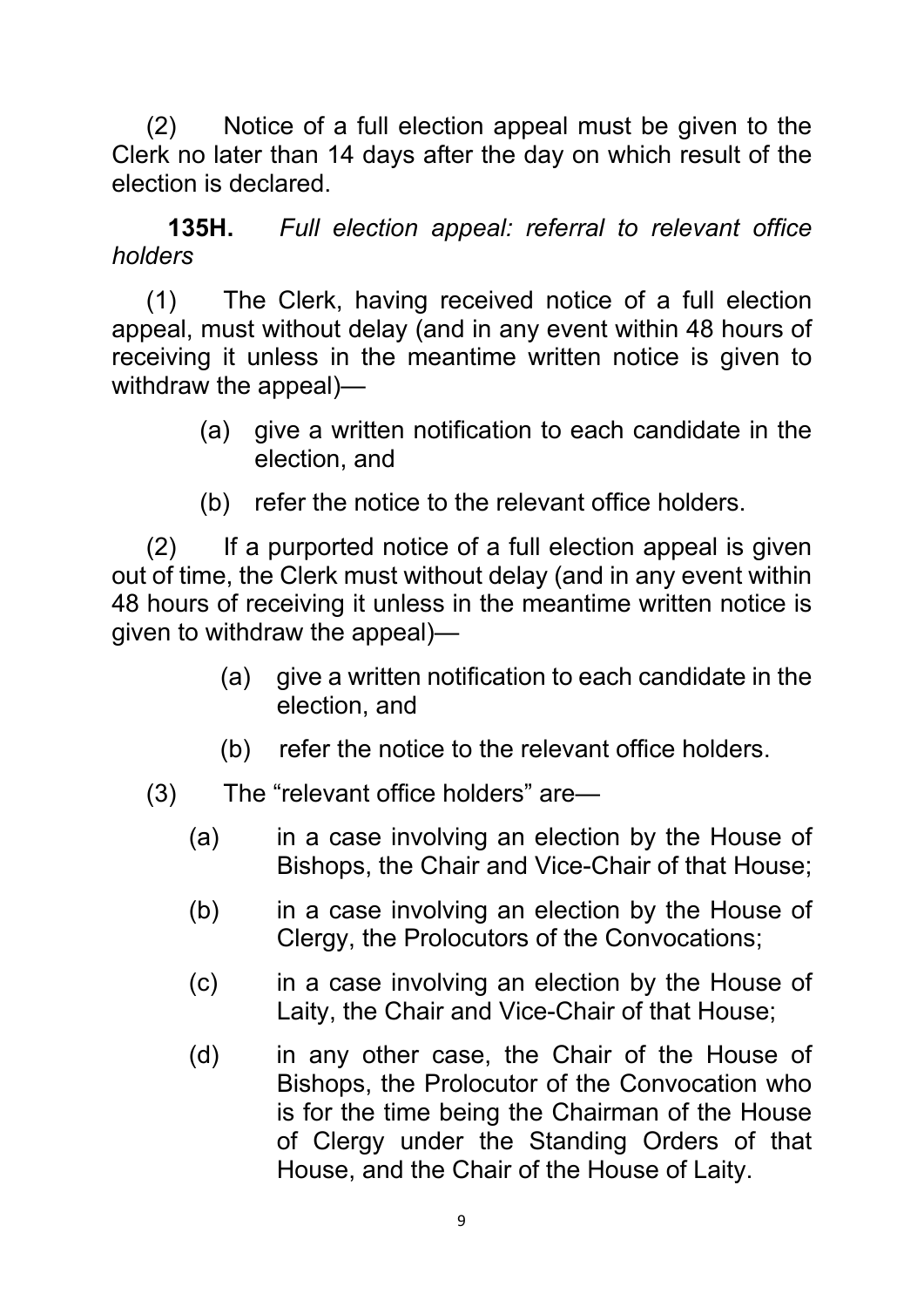(4) Where a relevant office holder is directly concerned in an appeal, the Standing Committee of the House concerned must nominate a deputy to exercise the functions of the relevant office holder in relation to that appeal.

 (5) Once a notice of appeal is referred under this Standing Order, the appellant may withdraw it only with the consent of the panel appointed under SO 135I to decide the matter.

### **135I.** *Full election appeal: panel*

 (1) The relevant office holders, on receiving a referral under SO 135H(1), must appoint a Chair and two other persons to serve as a panel to decide the appeal.

 (2) The relevant office holders, on receiving a referral under SO 135H(2), must appoint a Chair and two other persons to serve as a panel to decide whether, even though the purported notice of appeal was given out of time, the panel will nonetheless consider the appeal.

 (3) In making the appointments under this Standing Order, the relevant office holders must be satisfied that the persons appointed, taken together, have suitable legal or other experience or expertise.

 (4) A person may not be appointed under this Standing Order unless the person is a member of the Synod.

 (5) A person may not be appointed under this Standing Order if the person might have a benefit from the outcome of the election.

 (6) Appointments under this Standing Order must be made before the end of the period of 28 days beginning with the day on which the notice of appeal is given under SO 135G.

 (7) "Relevant office holders" has the meaning given in SO 135H(3).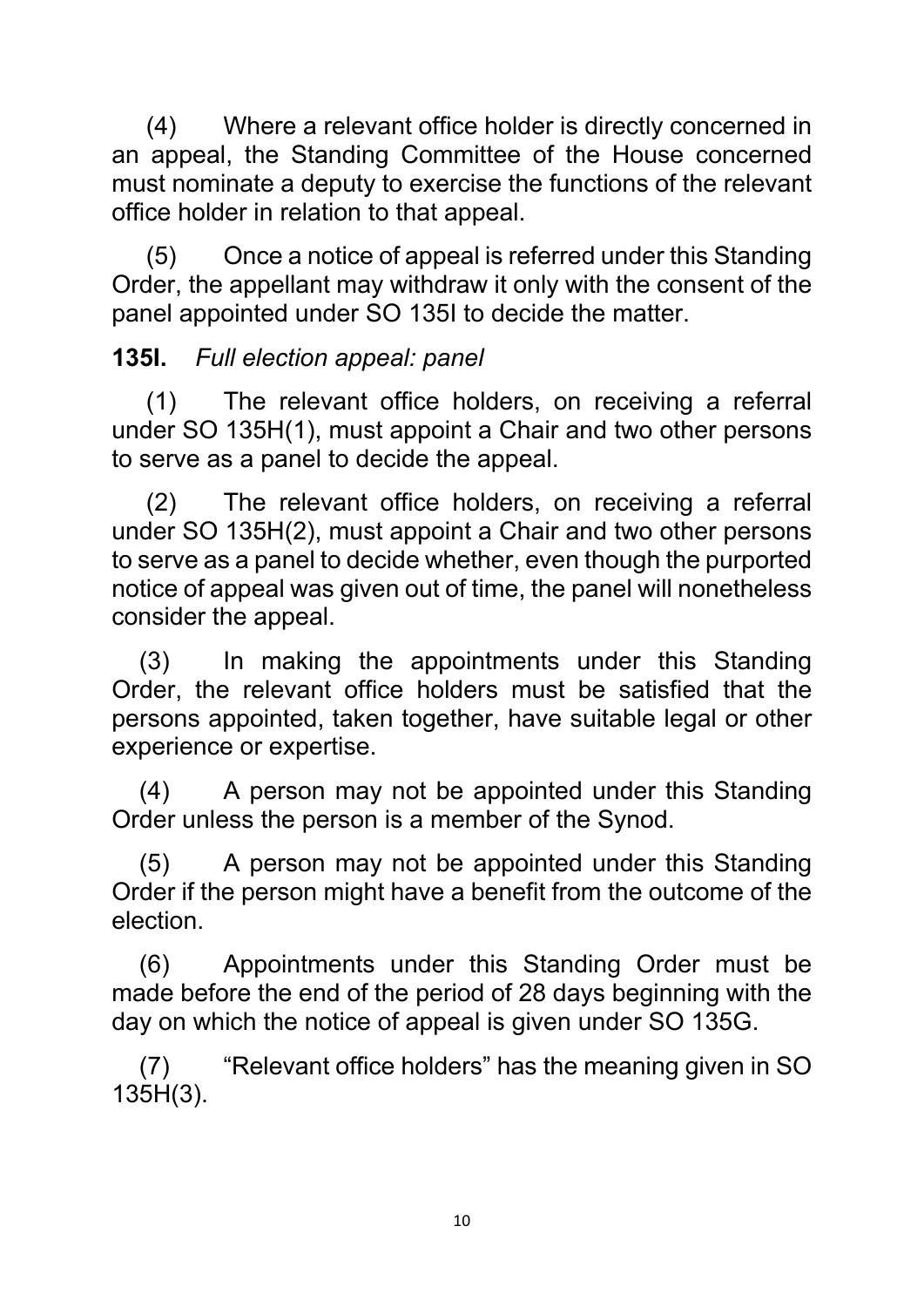### **135J.** *Full election appeal: preliminary assessment*

 (1) A panel appointed under SO 135I(1) must conduct a preliminary assessment of the appeal.

 (2) A preliminary assessment of an appeal is an assessment, based only on the notice of appeal and any accompanying written submissions, as to whether there are arguable grounds of appeal.

 (3) If the panel considers that there are arguable grounds of appeal, the appeal stands referred to the panel for consideration and determination under SOs 135L and 135M.

 (4) If the panel considers that there are no arguable grounds of appeal, the appeal is dismissed.

 (5) The panel's decision on the preliminary assessment is final.

 (6) The panel must notify the parties to the appeal of the decision on the preliminary assessment of the appeal and the reasons for its decision.

 (7) The panel's decision and the reasons for the decision must be published on the Synod website at the same time as the parties are notified of the decision.

#### **135K.** *Full election appeal: appeal out of time*

 (1) A panel appointed under SO 135I(2) may decide to consider the appeal only if the panel is satisfied that there was a good reason for not giving notice of appeal within the period under SO 135G(2).

(2) Where the panel decides to consider the appeal—

- (a) the period under SO 135G(2) for giving notice of appeal in that case is to be treated as having been extended so far as necessary,
- (b) the appeal is to be treated as having been referred to the panel for decision, and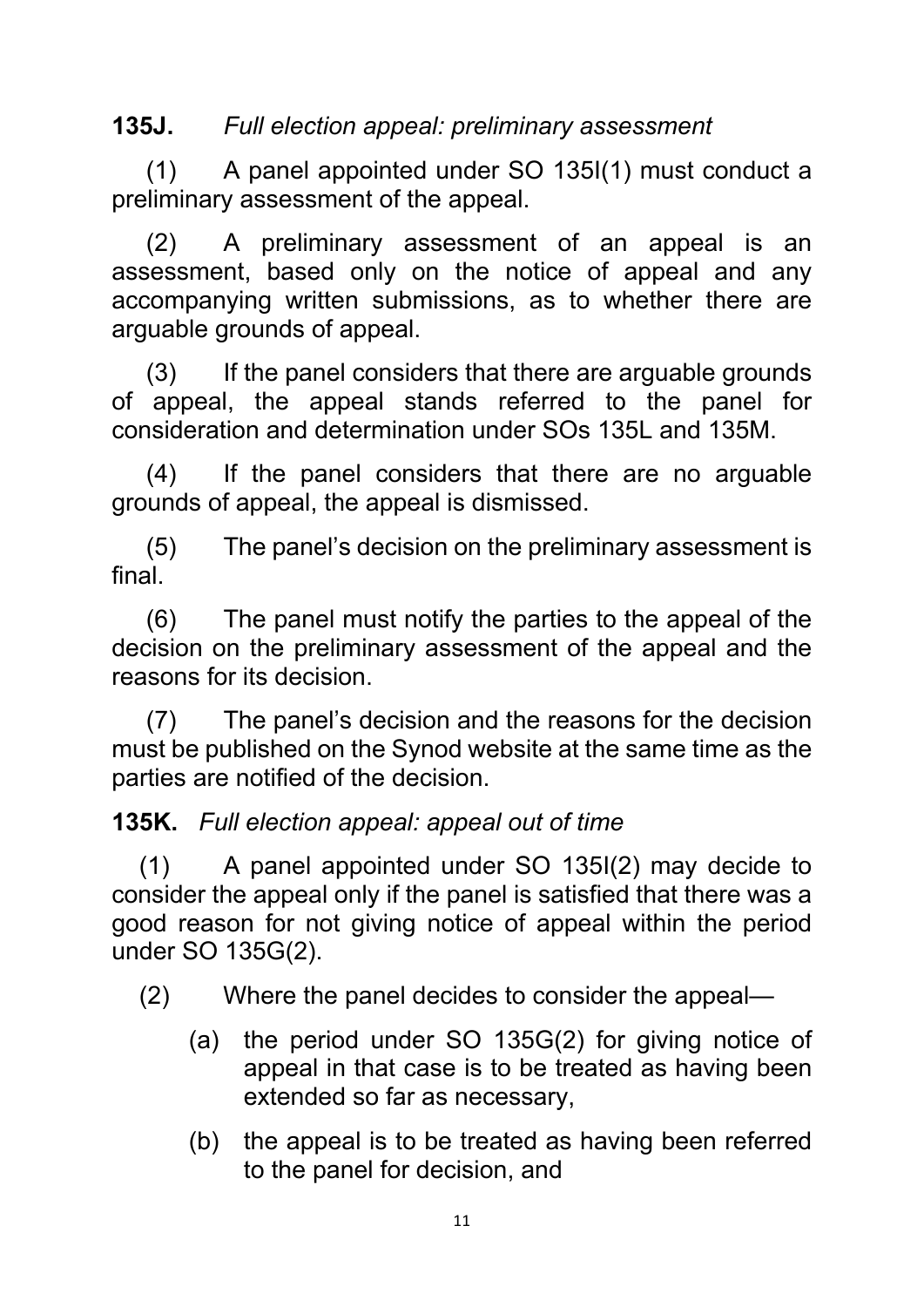(c) the panel may immediately proceed to conduct a preliminary assessment of the appeal under SO 135J.

 (3) The panel must notify the parties to the appeal of the decision on whether the panel will consider the appeal and must give reasons for the decision.

 (4) The panel's decision and the reasons for the decision must be published on Synod website at the same time as the parties are notified of the decision.

 **135L.** *Full election appeal: consideration of matters at issue* 

 (1) The panel to which a full election appeal is referred must, in deciding the matter at issue, consider all the circumstances; and for that purpose¬ the panel—

- (a) may inspect documents or other papers relating to the subject-matter of the appeal, and
- (b) is entitled to be provided with such information relating to the appeal as the panel may require.

 (2) The panel must give each party to the appeal an opportunity¬—

- (a) to appear before the panel in person or by a legal or other representative, or
- (b) if that party does not wish to take that opportunity, to make written representations on the matter at issue.

 $(3)$  A hearing under paragraph  $(2)(a)$  is to be held in public unless the panel, having regard to all the circumstances, is satisfied that it would be in the interests of justice for the hearing to be held in private.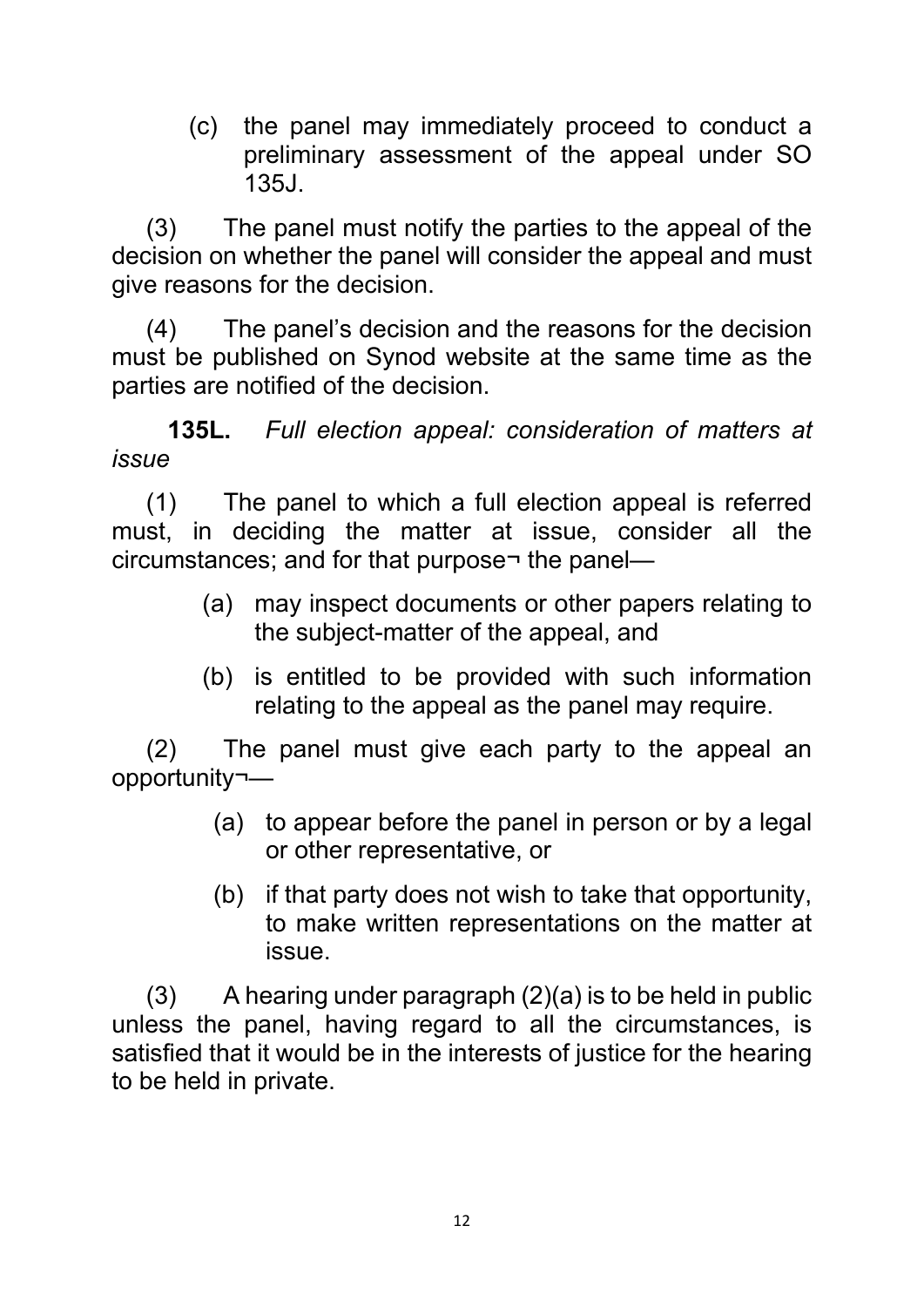#### **135M.** *Full election appeal: determination*

 (1) On a full election appeal, the panel must decide whether the grounds of the appeal are established to the panel's satisfaction.

 (2) Where the panel decides that the election as a whole is void, it must—

(a) direct that a fresh election is to be held, and

(b) give whatever further directions it thinks necessary.

 (3) Where the panel allows the appeal but does not decide that the election as a whole is void, it must give whatever directions it thinks necessary.

 (4) The panel must otherwise decide one of the following—

- (a) that the matter at issue amounts to a minor infringement which did not affect the outcome of the election and the appeal should accordingly be dismissed;
- (b) that the matter at issue amounts to a procedural irregularity in the conduct of the election but the appeal should nonetheless in all the circumstances be dismissed;
- (c) that the appeal is wholly without merit and should accordingly be dismissed.

 (5) The panel's decision on the appeal is final as to the matters at issue.

 (6) Where the panel directs under paragraph (2)(a) that a fresh election is to be held, the date on which the direction is given is the date on which a casual vacancy occurs for the purposes of these Standing Orders.

 (7) The panel's decision and the reasons for it must be published on the Synod website."